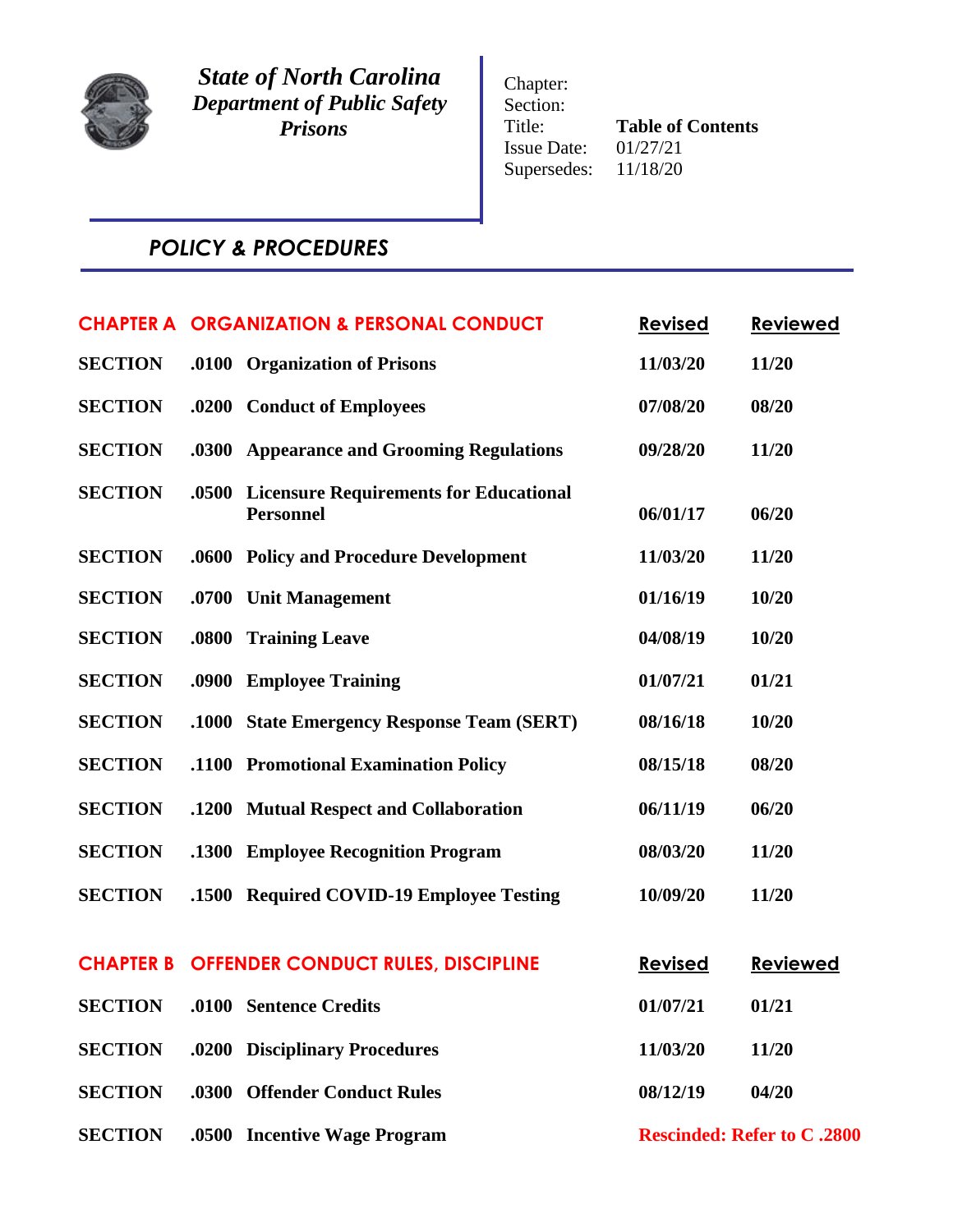| <b>SECTION</b>                  |       | .0600 Prison Industries Enhancement (PIE) Program                                                                    | 10/02/20         | 11/20                             |
|---------------------------------|-------|----------------------------------------------------------------------------------------------------------------------|------------------|-----------------------------------|
| <b>SECTION</b>                  |       | .0700 Offenders Conducting Personal Business                                                                         | 09/24/18         | 10/20                             |
|                                 |       |                                                                                                                      |                  |                                   |
| <b>CHAPTER C CLASSIFICATION</b> |       |                                                                                                                      | <b>Revised</b>   | <b>Reviewed</b>                   |
| <b>SECTION</b>                  |       | .0100 Classification Process                                                                                         | 08/05/20         | 10/20                             |
| <b>SECTION</b>                  |       | .0200 Diagnostic Centers                                                                                             | 09/09/20         | 09/20                             |
| <b>SECTION</b>                  |       | .0300 Restrictive Housing for Administrative Purposes 05/10/16                                                       |                  | 10/20                             |
| <b>SECTION</b>                  |       | .0400 Maximum Control                                                                                                | <b>Rescinded</b> |                                   |
| <b>SECTION</b>                  |       | .0500 Promotion of Felons                                                                                            | <b>Rescinded</b> |                                   |
| <b>SECTION</b>                  |       | .0600 International Prisoner Transfer Program                                                                        | 08/01/17         | 10/20                             |
| <b>SECTION</b>                  |       | .0700 Consular Notification and Access                                                                               | 08/28/17         | 10/20                             |
| <b>SECTION</b>                  | .0800 | <b>Parole-Committed Youthful Offenders and</b><br><b>Regular Offenders Serving Indeterminate</b><br><b>Sentences</b> | 04/08/19         | 10/20                             |
| <b>SECTION</b>                  |       | .0900 Admission Custody Assignment                                                                                   | <b>Rescinded</b> |                                   |
| <b>SECTION</b>                  |       | .1000 Interstate Corrections Compact                                                                                 | 08/01/17         | 10/20                             |
| <b>SECTION</b>                  |       | .1100 Protective Control                                                                                             | 11/06/17         | 10/20                             |
| <b>SECTION</b>                  |       | .1200 Conditions of Confinement                                                                                      | 09/06/18         | 11/20                             |
| <b>SECTION</b>                  |       | .1300 Restrictive Housing for Control Purposes                                                                       | 08/14/18         | 10/20                             |
| <b>SECTION</b>                  |       | .1400 Case Management                                                                                                | 07/03/17         | 08/20                             |
| <b>SECTION</b>                  |       | .1500 Offender Release Procedures                                                                                    | 06/06/19         | 06/20                             |
| <b>SECTION</b>                  |       | .1600 Safekeepers                                                                                                    | 11/07/17         | 08/20                             |
| <b>SECTION</b>                  |       | .1700 High Security Maximum Control                                                                                  | 08/10/18         | 10/20                             |
| <b>SECTION</b>                  | .1800 | <b>Transition Services</b>                                                                                           |                  | <b>Rescinded: Refer to C.1400</b> |
| <b>SECTION</b>                  |       | .1900 Security Alert Policy                                                                                          | 02/01/18         | 10/20                             |

*Page 2 of 7 Table of Contents*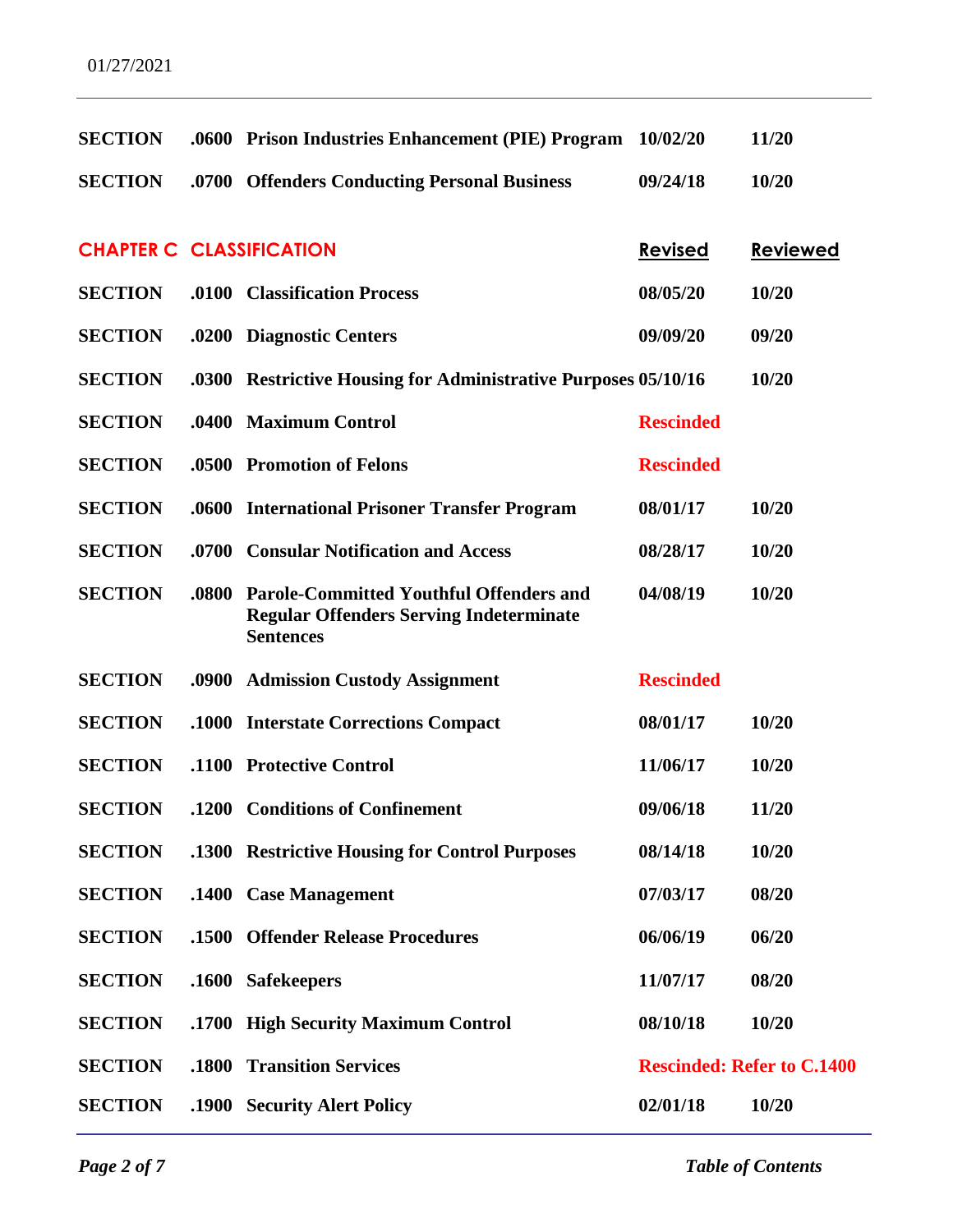| <b>SECTION</b> | .2000 | Deportation Releases & Citizenship Verification 08/31/18 |                  | 10/20           |
|----------------|-------|----------------------------------------------------------|------------------|-----------------|
| <b>SECTION</b> | .2100 | <b>Medical Release of Ill and Disabled Offenders</b>     | 02/01/18         | 10/20           |
| <b>SECTION</b> | .2200 | <b>Extension of Limits of Confinement</b>                | 02/01/18         | 10/20           |
| <b>SECTION</b> | .2300 | <b>Modified Housing for Regular Population</b>           | 08/01/17         | 10/20           |
| <b>SECTION</b> | .2400 | <b>Central Monitoring</b>                                | 02/01/18         | 10/20           |
| <b>SECTION</b> | .2500 | <b>Community Based Programs for Sex Offenders</b>        | <b>Rescinded</b> |                 |
| <b>SECTION</b> | .2600 | <b>Advanced Supervised Release</b>                       | 07/10/18         | 10/20           |
| <b>SECTION</b> | .2700 | <b>Confinement in Response to Violation (CRV)</b>        | 08/25/20         | 08/20           |
| <b>SECTION</b> | .2800 | <b>Offender Assignment</b>                               | 06/18/20         | 08/20           |
| <b>SECTION</b> | .2900 | <b>Designated Reentry Facilities</b>                     | 05/21/19         | 10/20           |
|                |       | <b>CHAPTER D PUBLIC COMMUNICATIONS</b>                   | <b>Revised</b>   | <b>Reviewed</b> |
|                |       |                                                          |                  |                 |
| <b>SECTION</b> |       | .0100 Publications Received/Possessed by Inmates         | 09/24/10         | 09/20           |
| <b>SECTION</b> | .0200 | <b>Visitation: Policy/Procedure</b>                      | 03/18/20         | 08/20           |
| <b>SECTION</b> | .0300 | <b>Offender Use of the Mail</b>                          | 11/03/20         | 11/20           |
| <b>SECTION</b> | .0500 | <b>Public Relations/Media Policy</b>                     | 06/25/18         | 06/20           |
| <b>SECTION</b> | .0600 | <b>Access to Information/Offender Records</b>            | 06/17/20         | 06/20           |
| <b>SECTION</b> |       | .0700 Offender Labor for Public Work Projects            | 08/20/20         | 08/20           |
| <b>SECTION</b> | .0800 | <b>Inmate Access to Telephone</b>                        | 05/13/14         | 10/20           |
| <b>SECTION</b> | .0900 | <b>Victim Services</b>                                   | 06/15/17         | 06/20           |
| <b>SECTION</b> |       | .1000 Role of Outside Agencies                           | <b>Rescinded</b> |                 |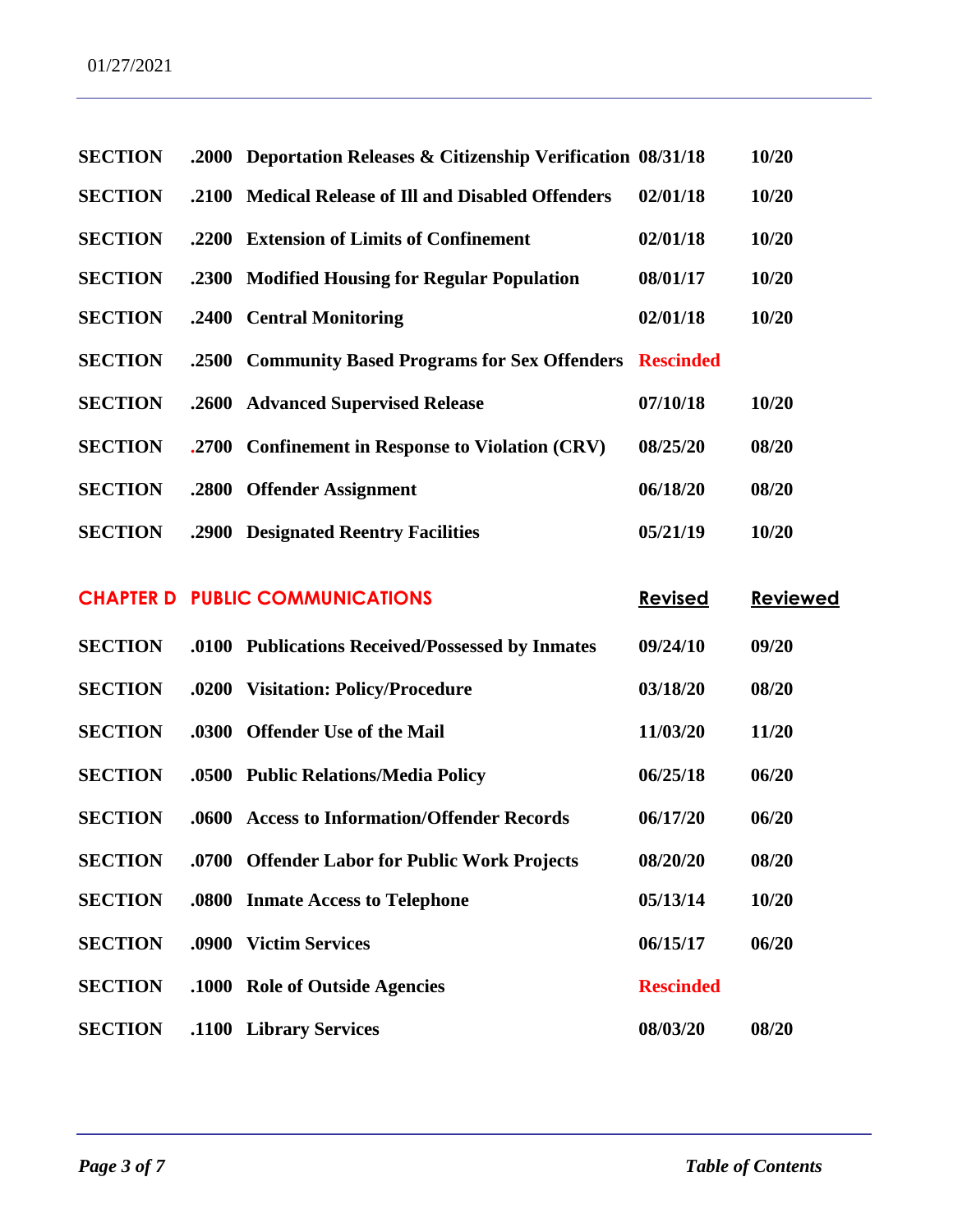| <b>CHAPTER E</b> | <b>TREATMENT</b> |                                                                     | <b>Revised</b>   | <b>Reviewed</b> |
|------------------|------------------|---------------------------------------------------------------------|------------------|-----------------|
| <b>SECTION</b>   |                  | .0100 Food and Nutrition Management                                 | 03/18/20         | 03/20           |
| <b>SECTION</b>   | .0200            | <b>Health Care Policy</b>                                           | 08/01/17         | 10/20           |
| <b>SECTION</b>   | .0600            | <b>Prison Dog Training Programs</b>                                 | 06/15/17         | 06/20           |
| <b>SECTION</b>   |                  | .0700 Work Release                                                  | 06/15/17         | 06/20           |
| <b>SECTION</b>   | .0900            | AA and NA Correctional Facility Representative 11/01/17<br>Program  |                  | 11/20           |
| <b>SECTION</b>   | .1100            | <b>Restitution Program</b>                                          | 09/01/20         | 09/20           |
| <b>SECTION</b>   | .1300            | <b>Study Release</b>                                                | 06/15/17         | 06/20           |
| <b>SECTION</b>   | .1400            | <b>Mandatory Education Program</b>                                  | 06/01/17         | 06/20           |
| <b>SECTION</b>   | .1500            | <b>Safety Policy</b>                                                | 10/12/07         | 11/20           |
| <b>SECTION</b>   | .1700            | <b>Mutual Agreement Parole Program (MAPP)</b>                       | 02/02/18         | 11/20           |
| <b>SECTION</b>   | .1800            | <b>Non-English-Speaking Offender Program</b>                        | 02/05/18         | 11/20           |
| <b>SECTION</b>   | .1900            | <b>Recreation</b>                                                   | 08/28/17         | 11/20           |
| <b>SECTION</b>   | .2000            | <b>Social Service Programs</b>                                      | <b>Rescinded</b> |                 |
| <b>SECTION</b>   | .2100            | Clothing, Bedding, & Personal Hygiene                               | 10/23/20         | 10/20           |
| <b>SECTION</b>   | .2200            | <b>Construction Apprenticeship Program (CAP)</b>                    | 11/30/20         | 11/20           |
| <b>SECTION</b>   |                  | .2300 Parenting Programs                                            | 06/15/17         | 06/20           |
| <b>SECTION</b>   |                  | .2400 Domestic Violence Education Program                           | 06/15/17         | 06/20           |
| <b>SECTION</b>   | .2500            | <b>Inmate Death Procedure</b>                                       | 05/10/17         | 11/20           |
| <b>SECTION</b>   | .2600            | <b>Reasonable Accommodation for Inmates</b><br>with Disabilities    | 09/05/13         | 10/20           |
| <b>SECTION</b>   | .2700            | <b>Evaluation and Management of Transgender</b><br><b>Offenders</b> | 08/22/19         | 11/20           |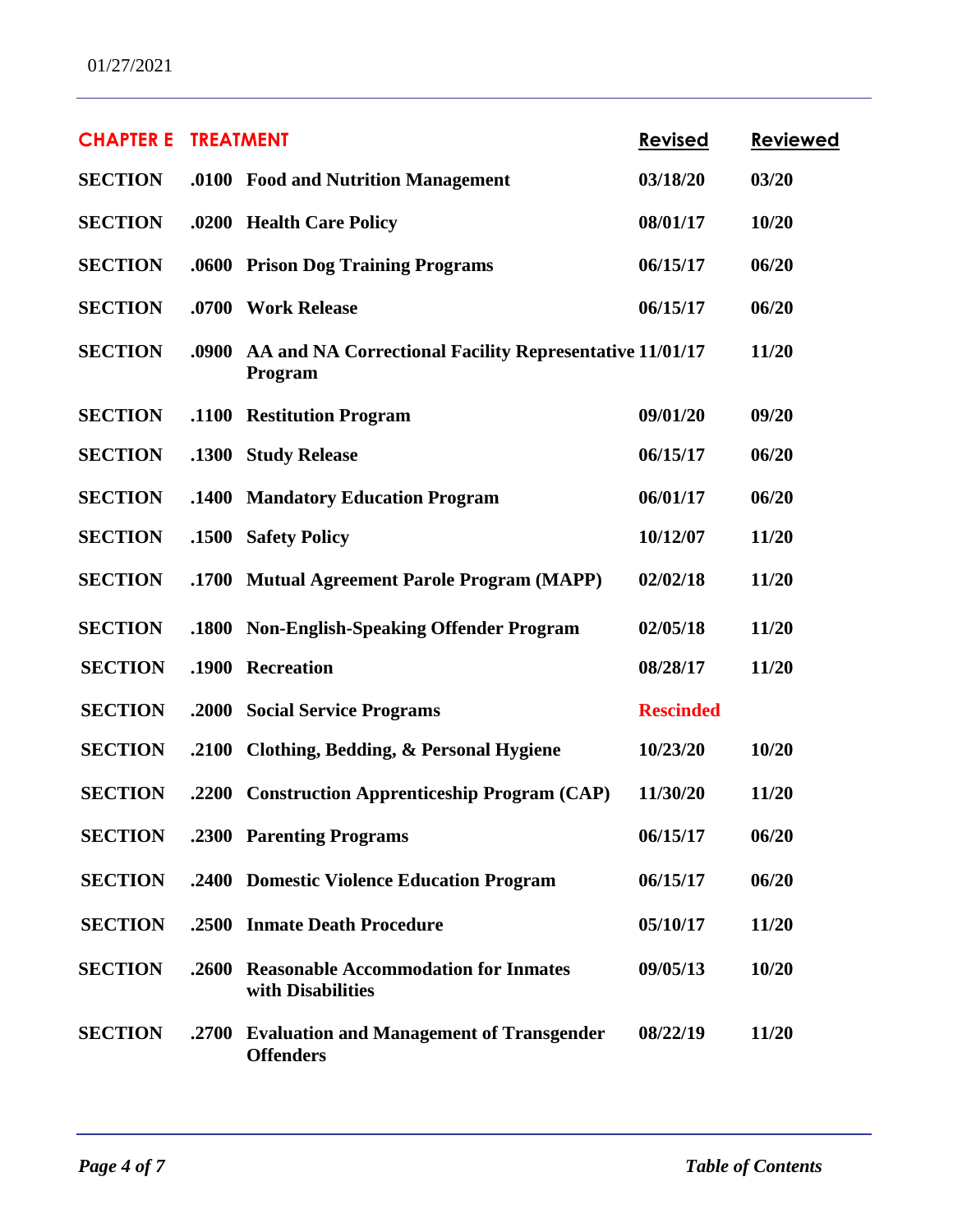| <b>SECTION</b>   | .2800        | Use of Naloxone Opioid Antagonist by<br><b>Non-Medical Staff</b> | 04/15/19         | 11/20    |
|------------------|--------------|------------------------------------------------------------------|------------------|----------|
| <b>CHAPTER F</b> |              | <b>CUSTODY AND SECURITY</b>                                      | <b>Revised</b>   | Reviewed |
| <b>SECTION</b>   |              | .0100 Operational Searches                                       | 08/12/19         | 08/20    |
| <b>SECTION</b>   |              | .0300 Offender Marriage Request                                  | 09/09/20         | 09/20    |
| <b>SECTION</b>   | .0400        | <b>Emergency Leave</b>                                           | 08/27/20         | 08/20    |
| <b>SECTION</b>   | .0500        | <b>Offender Personal Property</b>                                | 08/19/20         | 08/20    |
| <b>SECTION</b>   |              | .0600 Custodial Classification                                   | 08/01/17         | 11/20    |
| <b>SECTION</b>   | .0603        | <b>Home Leaves</b>                                               | 05/03/19         | 11/20    |
| <b>SECTION</b>   | .0604        | <b>Community Volunteer &amp; Community Leave</b><br>Program      | 04/30/19         | 11/20    |
| <b>SECTION</b>   |              | .0605 Community Resource Council                                 | 11/01/17         | 11/20    |
| <b>SECTION</b>   |              | .0606 Inmate Nonprofit Program                                   | 06/15/17         | 06/20    |
| <b>SECTION</b>   | .0700        | <b>Transfer Branch</b>                                           | 11/13/20         | 11/20    |
| <b>SECTION</b>   | .0800        | <b>Contraband Control</b>                                        | 11/06/18         | 09/20    |
| <b>SECTION</b>   |              | .1000 Control of Offenders                                       | 11/13/18         | 09/20    |
| <b>SECTION</b>   | <b>.1100</b> | <b>Transporting Offenders</b>                                    | 03/18/20         | 08/20    |
| <b>SECTION</b>   |              | .1200 Inspections                                                | 02/01/18         | 11/20    |
| <b>SECTION</b>   | .1400        | <b>Custodial Agents</b>                                          | 08/08/18         | 11/20    |
| <b>SECTION</b>   | .1500        | <b>Use of Force</b>                                              | 08/30/18         | 09/20    |
| <b>SECTION</b>   | .1600        | <b>Management of Security Posts</b>                              | 08/12/19         | 08/20    |
| <b>SECTION</b>   | .1700        | <b>Double Cell Housing</b>                                       | 01/01/14         | 04/20    |
| <b>SECTION</b>   | .1900        | <b>Highway Work Squads - Medium Custody</b>                      | <b>Rescinded</b> |          |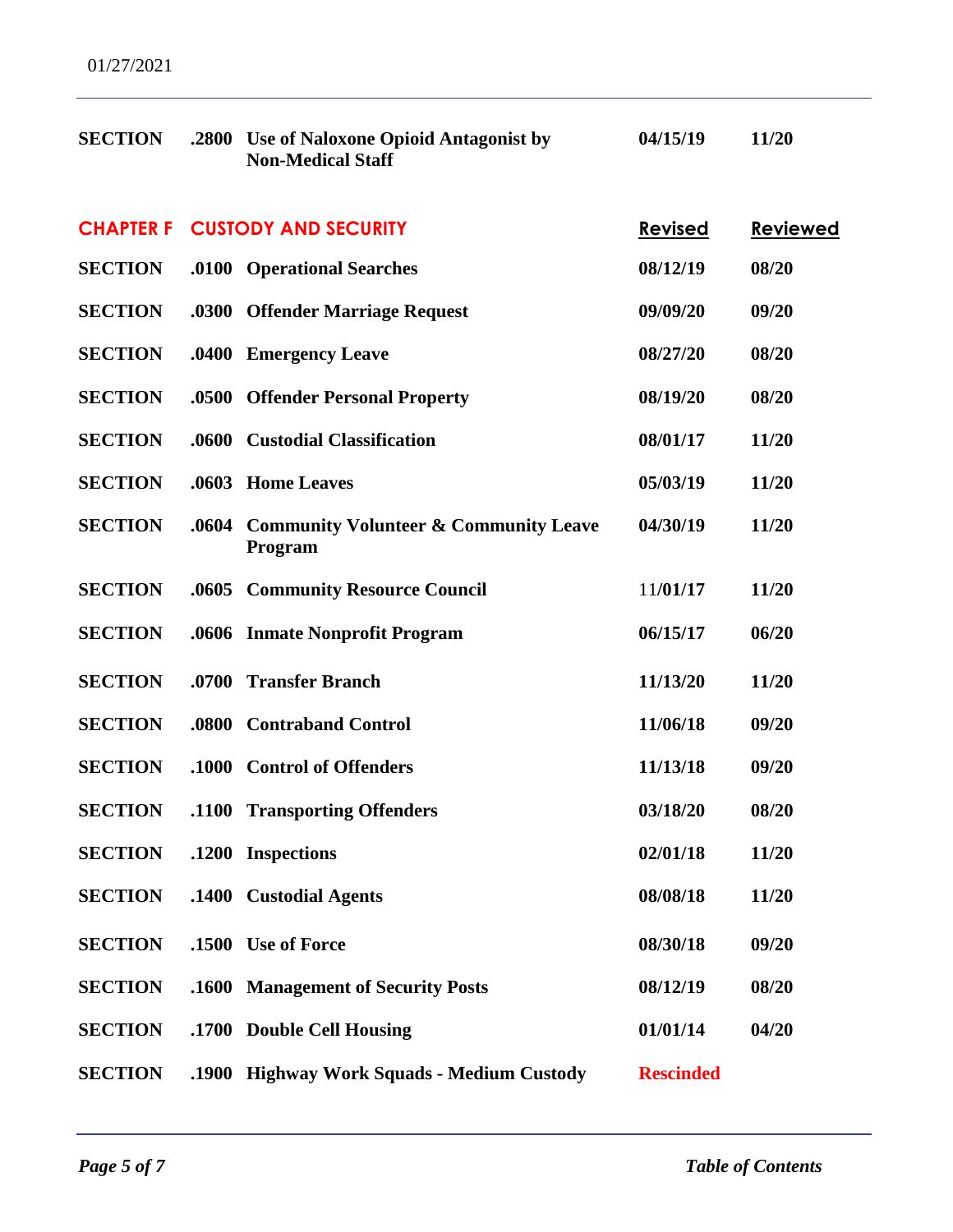| <b>SECTION</b> |       | .2000 Early Parole                                                     | 04/08/19         | 11/20                             |
|----------------|-------|------------------------------------------------------------------------|------------------|-----------------------------------|
| <b>SECTION</b> |       | .2100 Plumbing Facilities                                              | 07/20/10         | 04/20                             |
| <b>SECTION</b> |       | .2200 Jail Housing of Inmates                                          | 08/01/17         | 11/20                             |
| <b>SECTION</b> |       | .2300 Offender Maternity Leave                                         | 04/08/19         | 11/20                             |
| <b>SECTION</b> |       | .2400 Key and Lock Control                                             | 08/14/18         | 08/20                             |
| <b>SECTION</b> | .2500 | <b>Tobacco Policy</b>                                                  | 07/14/20         | 07/20                             |
| <b>SECTION</b> | .2600 | <b>Inmate Drug/Alcohol Testing</b>                                     | 08/12/19         | 11/20                             |
| <b>SECTION</b> | .2700 | <b>Tool Control</b>                                                    | 08/14/18         | 11/20                             |
| <b>SECTION</b> | .2800 | <b>Jail Bus Transportation-Standard Operating</b><br><b>Procedures</b> | 06/11/19         | 08/20                             |
| <b>SECTION</b> | .2900 | <b>Identification Card Procedure</b>                                   | 08/01/17         | 11/20                             |
| <b>SECTION</b> | .3000 | <b>Firing Ranges</b>                                                   |                  | <b>Refer to DPS Safety Manual</b> |
| <b>SECTION</b> | .3100 | <b>Close Observation Procedures</b>                                    | 09/21/12         | 04/20                             |
| <b>SECTION</b> |       | .3200 Special Management Meals                                         | 08/01/17         | 11/20                             |
| <b>SECTION</b> | .3300 | <b>Prison Entrance/Exit Policy</b>                                     | 10/29/18         | 08/20                             |
| <b>SECTION</b> |       | .3400 Inmate Sexual Abuse and Harassment Policy                        | 08/12/19         | 04/20                             |
| <b>SECTION</b> |       | .3500 Minimum Custody Highway Work Squads                              | <b>Rescinded</b> |                                   |
| <b>SECTION</b> |       | .3600 Hazardous Chemical Control & Management                          | 11/13/20         | 11/20                             |
| <b>SECTION</b> |       | .3700 Fire Protection                                                  | 08/17/18         | 04/20                             |
| <b>SECTION</b> | .3800 | <b>Water Testing, Recycling, and Waste Disposal</b>                    | 11/01/11         | 11/20                             |
| <b>SECTION</b> | .3900 | <b>Control Center Operations</b>                                       | 01/16/19         | 08/20                             |
| <b>SECTION</b> | .4000 | <b>Cellular/Wireless Device Management</b>                             | 04/08/19         | 08/20                             |
| <b>SECTION</b> |       | .4100 Preventive Maintenance                                           |                  |                                   |